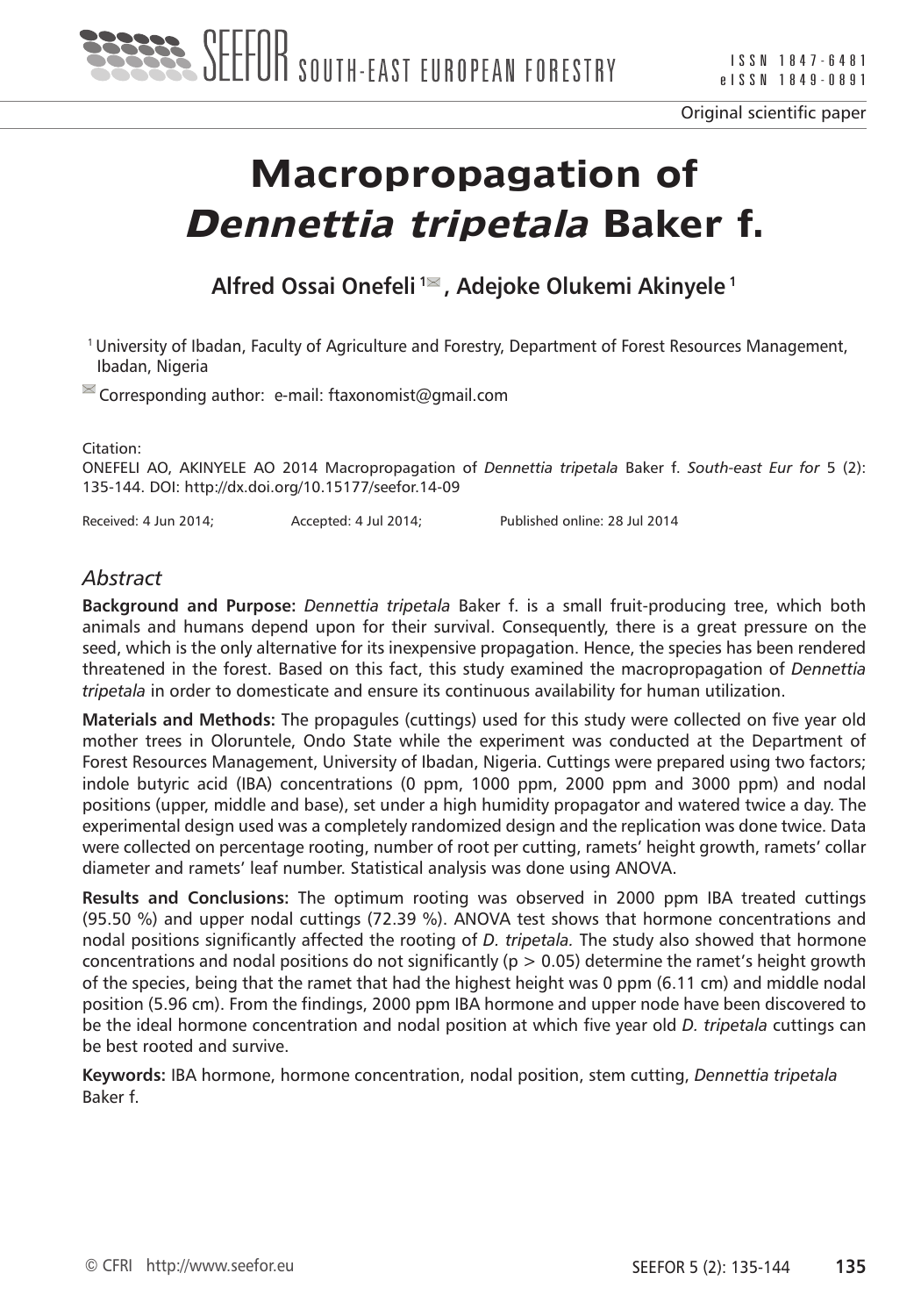#### **INTRODUCTION**

*Dennettia tripetala* Baker f. belongs to the family Annonaceae. It is a tropical small tree that abounds throughout the rainforest zone of Africa. It is found in the tropical rainforest region of Nigeria and sometimes in Savana areas [1]. This tree flourishes at the onset of rain, from April to June [2].

The fruits of the tree are edible and have a peppery and spicy taste. It serves as mild stimulant and may also serve as a source of some vitamins. The leaves are used to treat mild fever in combination with mango leaves [3]. Pharmacologically, the oil extracted from the fruit of *D. tripetala* is used in the manufacture of mouth wash [3]. Some of the fruit extracts have been shown to be active as antifungal agents against *Candida* sp., *Crytococeus* sp., *Geotrichum* sp*.*, *Rhizopus stolonifer*, *Aspergillus* sp. and *Fusarium* sp. [4]. The fruit also contains an essential oil, which has been used as an effective preservative for stored grains such as cowpea and maize without negatively affecting their viability [5].

Macropropagation involves the use of cuttings in producing clones of large quantity from the ortet for the purpose of conservation [6]. There is dearth of information on the propagation of *D. tripetala*. However, a lot has been done about the vegetative propagation of tropical African tree species, using simple and inexpensive technologies [6-14]. For instance, Atangana et al. [7] reported that the rooting of most of our indigenous trees occurs between 6-12 weeks of propagation. However, their study only focused on the domestication of *Allanblackia floribunda*. Also, different authors have worked on the propagation of *D. tripetala* by means of seeds [15-17). However, its macropropagation is very significant as there is too much pressure on the seed of the species, which is the only alternative for achieving inexpensive domestication. According to Osaigbovo et al. [18], *D. tripetala*  has inconsistent fruiting, poor seed germination and slow seedling growth. Within the short period available, maximal number of seeds must be collected before the competition, such as game, cattle and humans.

In macropropagation, various factors have been reported to influence the rooting of cuttings in tree crops out of which hormone concentrations and nodal position are the most important [7]. Tree species vary considerably in the optimal application of hormone and there is also much intraspecific variation [19]. This form of variation is not well understood in most of our indigenous tree species. Tchoundjeu and Leaky [8] reported that the best concentration of auxin IBA for the rooting of African mahogany was found to be 1000 ppm. They equally discovered that a greater percentage of cuttings from basal nodes have rooted compared to those from apical nodes. Therefore, nodal position is a significant factor to be considered when carrying out any meaningful vegetative propagation. It is also very important in macropropagation because it determines to a large extent the rooting ability of plant cutting. For some plants, upper node may be the most successful position while some other plants are easily domesticated when the older parts (middle and base) of the cuttings are propagated. Considering the diversity of use of *D. tripetala*, together with its threatened conservation status in the forest, this study investigated the possibility of domesticating the species from cuttings as its source of germplasm.

#### **MATERIALS AND METHODS**

The propagules (i.e. cuttings) used for this study were collected on five year old mother trees in Oloruntele, Ondo State, while the experiment was conducted at the Department of Forest Resources Management, Universit y of Ibadan, Nigeria. Oloruntele is a village in Ileoluji-Okeigbo Local government, Ondo state. It lies in the dry lowland rainforest belt [20]. The climate is characterized by two seasons i.e. wet and dry seasons. The dry season occurs between November and March while the wet season is usually between April and September.

University of Ibadan is located north of Ibadan along Oyo road at approximate latitude 7°26'42.7308"N and longitude 3°53'57.1560"E.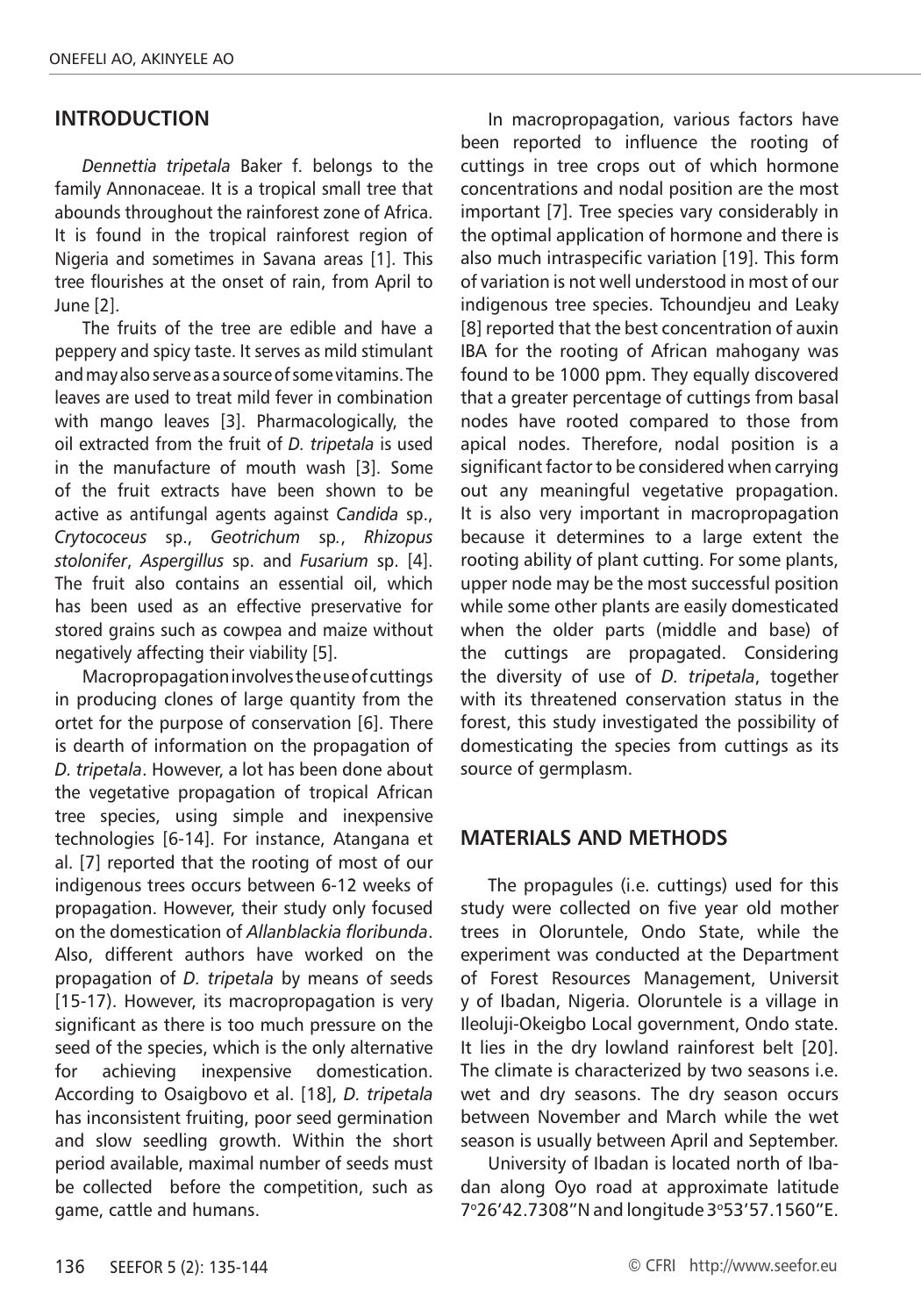It is located at an altitude of 277 m above the sea level [11]. The climate is the West Africa monsoon with dry and wet seasons. The dry season is usually from November through March and is characterized by dry cold wind of harmattan [11]. The wet season usually lasts from April to October with occasional strong winds and thunderstorms [11].

The cuttings were collected at the upper, middle and basal position on the mother tree species. The leaves of the cuttings were reduced to half of the original sizes and then treated with IBA hormone, prepared into 4 different concentrations (0 ppm, 1000 ppm, 2000 ppm and 3000 ppm) using quick deep method [11, 21-22]. The cuttings were set in seed plastic trays containing sterilized river sand. Each of the treatment contained 12 cuttings. Replication was made twice making an aggregate of 288 cuttings. The experiment was arranged in a completely randomized design (CRD) under a high humidity propagator. Watering of the set cuttings was carried out twice a day using a knapsack sprayer. The cuttings were monitored for a period of twelve weeks. During this period, a number of rooted cutting, number of sprouted cutting, number of survived cutting, number of root per cutting was obtained by visual counting. In addition, length of root per cutting was measured using a meter rule. From these results, percentage rooting, percentage sprouting, and percentage survival were estimated. After twelve weeks of monitoring the cuttings under a high humidity propagator, rooted cuttings were transplanted into polythene pots filled with top soil and assessed every day for another twelve weeks. Hence, measurement of height of ramets was accomplished with a meter rule, while collar diameter was measured with vernier caliper and number of leaf was achieved with visual counting.

One-way ANOVA was used to test differences between mean values of measured characteristics between the treatments. Mean values were separated using Fisher's Least's Significance Difference (LSD) test, with significance level of  $p < 0.05$  ( $\alpha = 0.05$ ).

## **RESULTS**

All the hormone treatments had increased sprouted cuttings right from the first measurement period (2 weeks after planting) to the fifth measurement (10 weeks after planting) and stabilized at sixth measurement period (12 weeks after planting) (Figure 1). At first measurement (2 weeks after planting), none of the cuttings treated with 3000 ppm IBA and those without treatment sprouted (Figure 1), whereas about 4.86 % and 1.38 % of cuttings treated with 2000 ppm and 1000 ppm IBA, respectively, have sprouted. At the end of the experiment, 2000 ppm IBA treated cuttings have also produced the highest sprouting percentage (89.44 %) while 3000 ppm IBA treated cuttings had the lowest sprouting percentage (33.19 %). Hormone concentration (HC) had significant effect ( $p < 0.05$ ) on the sprouted cuttings of *D. tripetala* (Table 1).

Regarding the cuttings' nodal positions, there was a gradual increment in the percentage sprouted cuttings from first to fifth measurement period, after which there was a period of stabilization in the sprouted cuttings (Figure 1). Results show that cuttings taken from the upper nodal position had the best sprouting percentage right from the first period of measurement to the end of the experiment (Figure 1). The final measurement results (Figure 1) revealed that 70.52 % upper nodal cuttings sprouted, while only 58.64 % and 53.22 % of the middle and basal cuttings correspondingly were able to sprout. Similar to the results obtained from HC, the percentage sprouted cuttings of *D. tripetala* from different NP were significantly different ( $p < 0.05$ ) (Table 1).

Considering the effect of HC on rooting of *D. tripetala*, 2000 ppm IBA treated cuttings rooted best (95.50 %), this was closely followed by 1000 ppm (72.22 %), 0 ppm (51.25 %) while the 3000 ppm IBA treated cuttings ended up having the least rooting percentage (Table 1). There was significant difference ( $p < 0.05$ ) in percentage rooted cuttings among the four levels of HC. Effect of the nodal position (NP) was significant on the rooted cuttings. Upper nodal cuttings (72.39 %) rooted more than middle (62.81 %) and basal (54.58 %) nodal cuttings.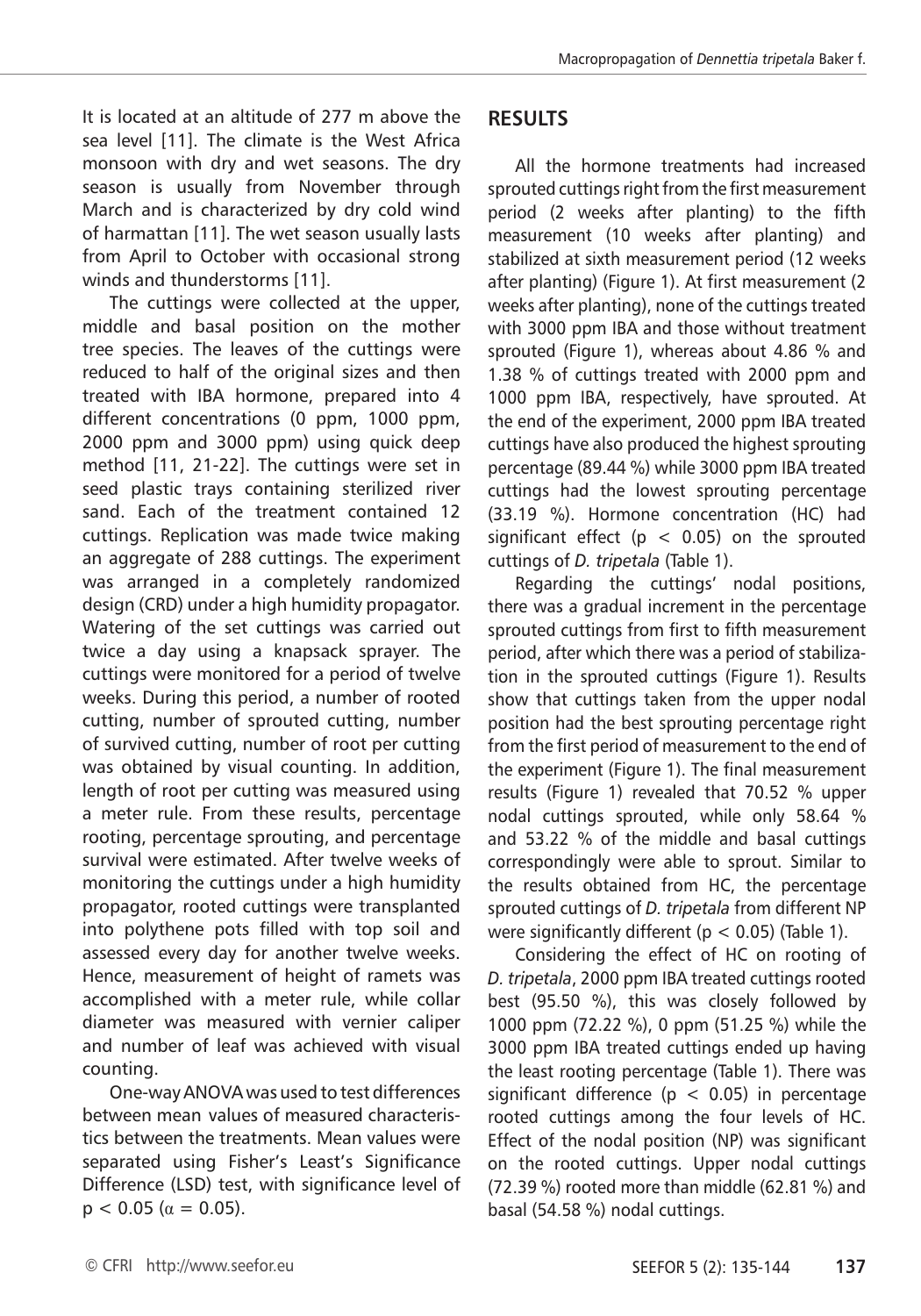Root length significantly increased with an increase in hormone concentration (Table 1). In other words, the root length of 3000 ppm IBA treated cuttings (6.31 cm) were more than those of 2000 ppm (5.79 cm), 1000 ppm (4.21 cm) and 0 ppm (2.90 cm). With respect to the NP, upper nodal cuttings had the highest root length (5.70 cm), followed by the middle (4.91 cm) and the base (3.80 cm). Significant difference ( $p < 0.05$ ) was also observed in root length among the nodal positions.



**FIGURE 1.** Sprouting of *D. tripetala* cuttings using different IBA hormone concentrations and nodal positions (U = upper node, M = middle node and  $B =$  basal node)

**TABLE 1.** Effect of hormone and nodal positions on rooting, sprouting, survival and growth of *D. tripetala*

| <b>Hormone</b><br>concentration | <b>SC</b><br>(%) | <b>RC</b><br>$(\%)$ | S<br>(%) | <b>RL</b><br>(cm) | <b>RH</b><br>(cm) | <b>RCD</b><br>(cm) |
|---------------------------------|------------------|---------------------|----------|-------------------|-------------------|--------------------|
| 0 ppm                           | 50.83b           | 51.25b              | 69.79a   | 2.90a             | 6.11              | 0.704              |
| 1000 ppm                        | 69.72c           | 72.22c              | 80.38b   | 4.21 <sub>b</sub> | 5.76              | 0.612              |
| 2000 ppm                        | 89.44d           | 95.50d              | 84.85b   | 5.79c             | 5.82              | 0.586              |
| 3000 ppm                        | 33.19a           | 37.08a              | 84.72b   | 6.31c             | 5.79              | 0.687              |
| p-value                         | $0.000*$         | $0.000*$            | $0.002*$ | $0.000*$          | 0.439ns           | 0.055ns            |
| <b>Nodal</b><br>position        |                  |                     |          |                   |                   |                    |
| U                               | 70.52c           | 72.39c              | 65.52a   | 5.70c             | 5.93              | 0.608a             |
| M                               | 58.64b           | 62.81b              | 79.50b   | 4.91b             | 5.96              | 0.610a             |
| B                               | 53.22a           | 54.58a              | 94.79c   | 3.80a             | 5.72              | 0.724b             |
| p-value                         | $0.000*$         | $0.000*$            | $0.000*$ | $0.000*$          | 0.472ns           | $0.012*$           |

Means with similar alphabet within the same column of any set of treatments are not significantly different at  $p = 0.05$ SC - sprouted cuttings; RC - rooted cuttings; S - survival; RL - root length; RH - ramet height; RCD - ramet collar diameter; U - upper; M - middle; B - base

 $*$  - significant (p < 0.05); ns - not significant (p > 0.05)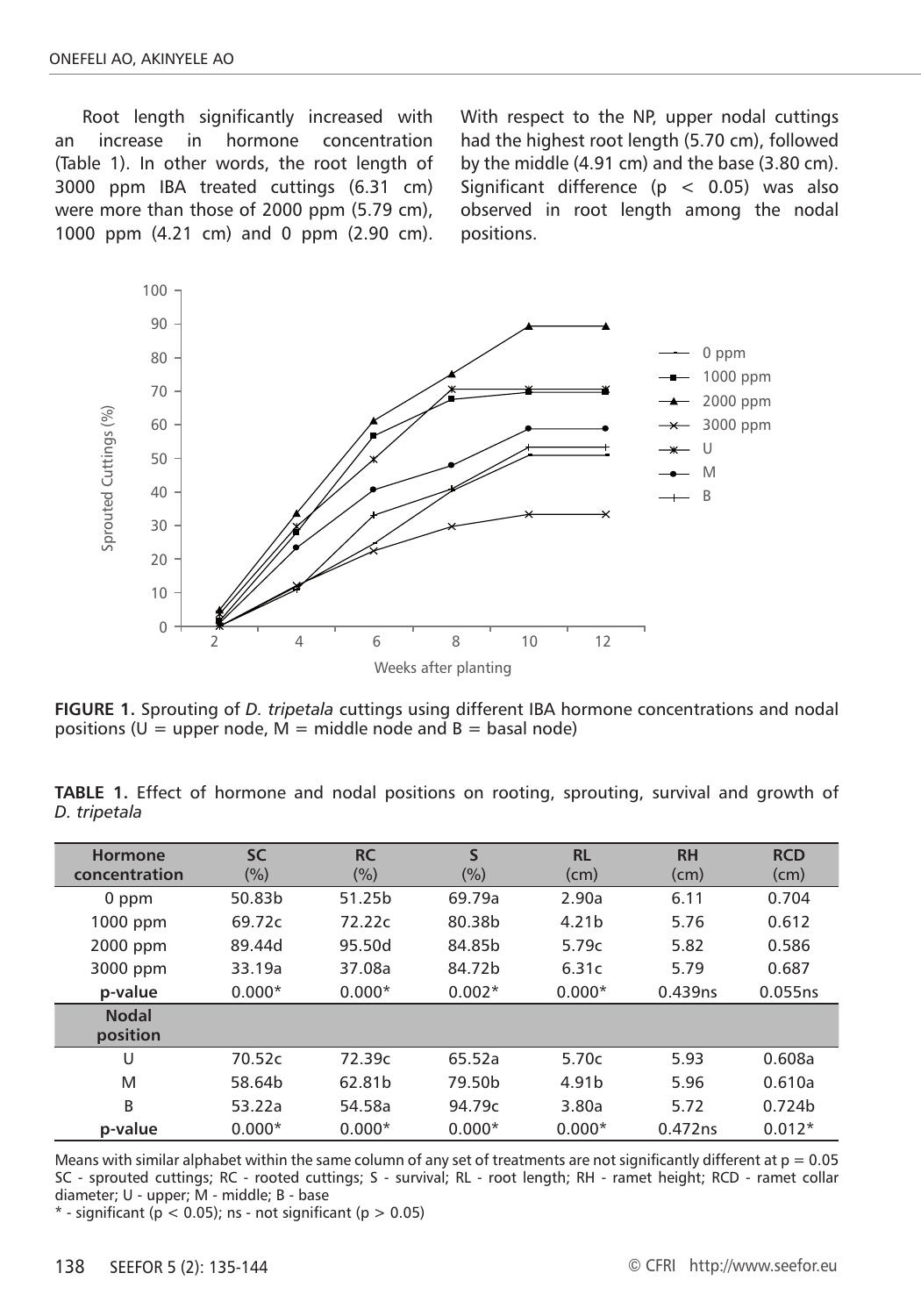Result shows that most (84.85 %) of the rooted cuttings treated with 2000 ppm IBA finally survived during the period of the study (Table 1). In the same vein, approximately 85 % of the rooted 3000 ppm IBA treated cuttings survived. In the case of 1000 ppm and 0 ppm IBA treated cuttings, 80.38 % and 69.79 % of the rooted ones survived, respectively. There was significant difference ( $p < 0.05$ ) in the survived cuttings from the different hormone concentration. Cuttings from the basal positions survived more (94.79 %) than the ones collected at the middle (79.50 %) and the upper nodes (65.52 %). Nodal position significantly affected the percentage survived cuttings ( $p < 0.05$ ).

Figure 2 shows that number of root produced in the species increased as the concentration of hormone increased. Cuttings treated with 0 ppm, 1000 ppm and 2000 ppm had approximately 3 roots each on the average while the 3000 ppm IBA treated cuttings produced an average root number of about 4. Root number did not significantly depend on the concentration of the hormone applied  $(p > 0.05)$  (Table 2). Conversely, root number significantly depends on the nodal position of the cuttings ( $p < 0.05$ ) (Table 2), with the basal cuttings having the highest average root number (4.38), followed by middle cuttings (3.66) and upper cuttings (1.72) (Figure 2).

Furthermore, slight increments in height and collar diameter of *D. tripetala* ramets were recorded during the weeks of measurement throughout the study period (Figure 3 and Figure 4). Hormone concentration did not

**TABLE 2.** Effect of hormone concentration and nodal position on root and leaf production of *D. tripetala*

| <b>Variable</b> | Chi-square<br>value | df | p-value  |  |
|-----------------|---------------------|----|----------|--|
| N.P. VS R.N.    | 17.45               |    | $0.002*$ |  |
| H.C. V.S. R.N.  | 8                   | 6  | 0.238ns  |  |
| N.P. VS N.L.    | 25.9                | 8  | $0.001*$ |  |
| H.C. VS N.L.    | 20.35               | 12 | 0.061ns  |  |

NP - nodal positions; HC - hormone concentrations; NR number of root; NL - number of leaf

 $*$  - significant (p < 0.05); ns - not significant (p > 0.05)



**FIGURE 2.** Number of root produced in *D. tripetala* cuttings using different IBA hormone concentrations (HC) and nodal positions (NP)  $(U = upper node, M = middle node and B = basal$ node)

have significant effect,  $(p > 0.05)$  (Table 1) on the ramets' height. At the initial stage of measurement (i.e. week 2), ramets that received the IBA treatment of 3000 ppm had the highest height growth rate of 2.01 cm (Figure 3). But at week 4, the highest growth (2.83 cm) was observed in cuttings with no hormone treatment, while at week 6, it was found in 2000 ppm ramets (Figure 3). At the 12<sup>th</sup> week, 0 ppm produced ramets that had the highest growth (6.11 cm) (Figure 3). However, the effect of nodal positions was not significant  $(p > 0.05)$  (Table 1) on the height growth of the species. At the first measurement period, the average height of ramets from the basal node was 2.45 cm, middle node (2.02 cm) and upper node (1.21 cm) (Figure 3). In the  $12<sup>th</sup>$  week after transplanting, middle nodal ramets had the highest height (5.96 cm), they are followed by upper nodal ramets (5.93 cm) and the base nodal ramets (5.72 cm) (Figure 3).

The result obtained from the effect of hormone concentration on ramet collar diameter followed the same pattern as the ramet height, in that that there was no significant difference ( $p > 0.05$ ) among the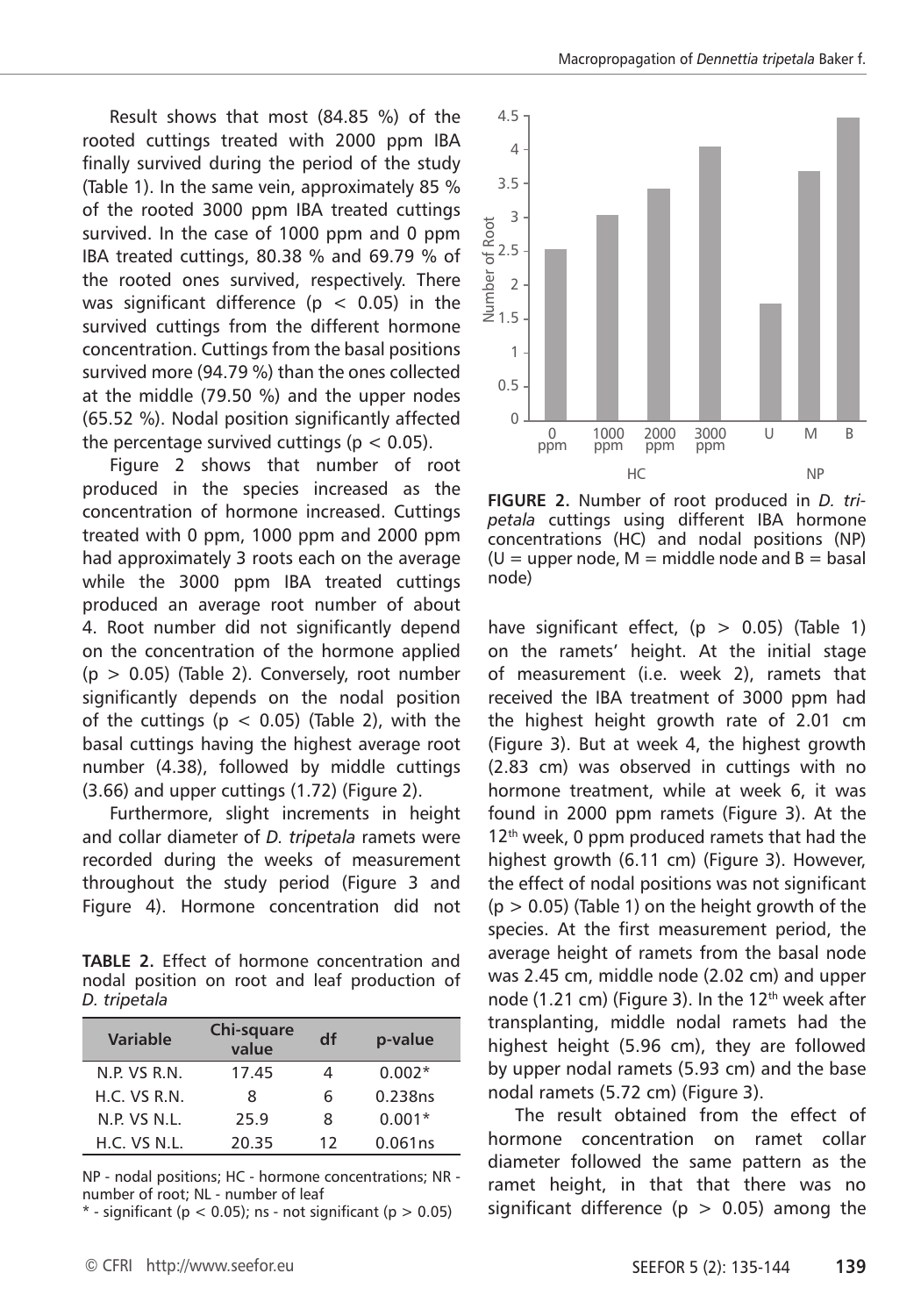collar diameter of different hormone treatments (Table 1). Also, the effect of nodal positions was significant ( $p < 0.05$ ) on the collar diameter, with ramets from the basal nodes having the highest collar diameter size (0.72 cm) at the final measurement and they were closely followed by ramets from the middle (0.61 cm) and upper nodes (0.60 cm) (Table 1 and Figure 4).



**FIGURE 3.** Height growth of *D. tripetala*'s Ramets using different IBA hormonne concentrations and nodal positions (U= upper node,  $M =$  middle node and B = basal node)



**FIGURE 4.** *D. tripetala* ramets collar diameter increament using different IBA hormone concentrations and nodal positions (U= upper node,  $M =$  middle node and B = basal node)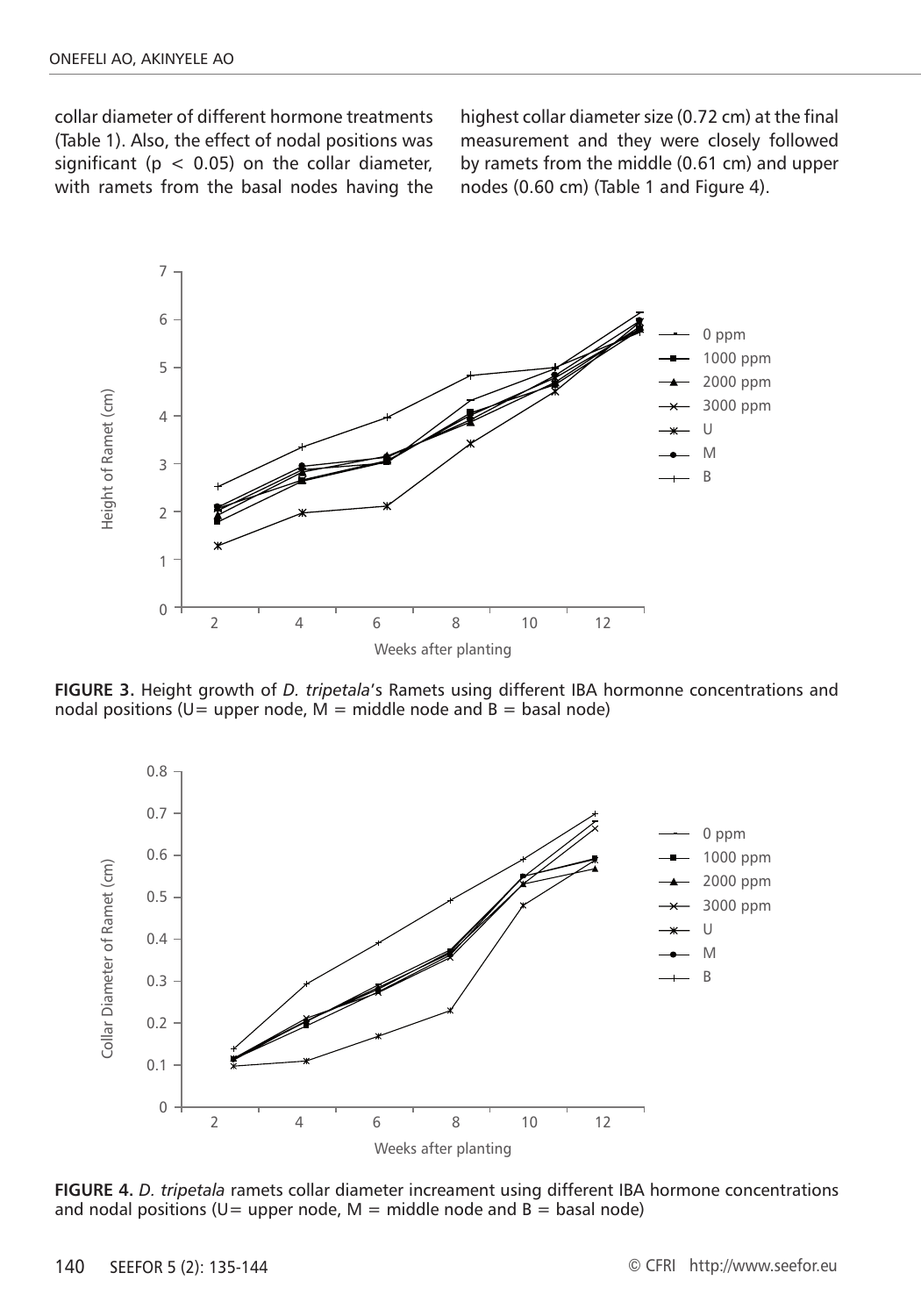Results of leaf production in *D. tripetala*  are shown in Figure 5 and Table 2. Ramets obtained from cuttings treated with 3000 ppm IBA produced an average number of 3 leaves while ramets from the remaining treatments  $(i.e. 0 ppm, 1000 ppm and 2000 ppm)$  only had about 2 leaves on them. Leaf production did not significantly ( $p > 0.05$ ) depend on hormone concentration (Table 2). Ramets from the basal nodes had the highest leaf production, with about 3 leaves while the ramets from upper nodes had the least number of leaves produced (2). Significant difference  $(p < 0.05)$  was observed in this leaf number among the nodal positions (Table 2).



**FIGURE 5.** *D. tripetala* ramets leaf production using different IBA hormone concentration (HC) and nodal positions (NP) (U= upper node,  $M =$ middle node and  $B =$  basal node)

#### **DISCUSSION**

From the presented results it can be concluded that the best level of exogenous HC needed to obtain an optimum sprouting of *D. tripetala* is 2000 ppm. The decrease in the number of sprouted cutting as the HC is increased above 2000 ppm may however be attributed to the fact that there is a toxic level of auxins with which *D. tripetala* as well as other indigenous medicinal trees will not be able to undergo physiological process that will result with root production [8]. Therefore, any further increase in the HC above this level eventually inhibits the number of sprouted cuttings from the species.

Similar results obtained from this study have been reported by Lee and Bilderback [23], who emphasized that there was a significant increase in the number of sprouted cuttings of *Heptacodium jasminoides* Airy Shaw*,* as the IBA hormone concentration increased from 0 ppm to 7500 ppm. They concluded that an additional increase in the hormone concentration above 7500 ppm resulted in reduction of the number of sprouted cuttings. In *Ginkgo biloba* L. IBA at 4000 ppm increased the percentage of sprouting in stem cuttings, but higher concentration decreased it [24]. Study by Saffari and Saffari [13] showed that an increase in IBA concentration above 4000 ppm resulted in a decreased percentage of sprouting of *Dodoneae viscosa* L. cuttings.

The higher number of sprouted cuttings observed from the upper NP than that from middle and basal nodes may be due to closeness of the upper nodes cuttings to the meristematic part of the plants, where the endogenous hormones are naturally produced and therefore aided the cell differentiation that resulted in the sprouting of the cuttings. According to Tchoundjeu and Leaky [8], auxins are basipetally translocated in plant's stems, and are largely responsible for the polarity of shoot.

The 95.5 % rooted cuttings recorded in this study, which was more than some of the previous works of other authors such as Abdullah et al. [25] is a significant success. The results from the present study imply that higher concentrations of IBA (3000 ppm) decreased rooting percentages and caused desiccation of cuttings of *D. tripetala.* This is possibly due to a phytotoxic effect of this hormone in tandem with high concentrations of endogenous auxins in cuttings of *D. tripetala.*  The application of exogenous auxins may have led to supra-optimal concentrations in plant tissues, but with negative effects on rooting. It has also been suggested that the optimum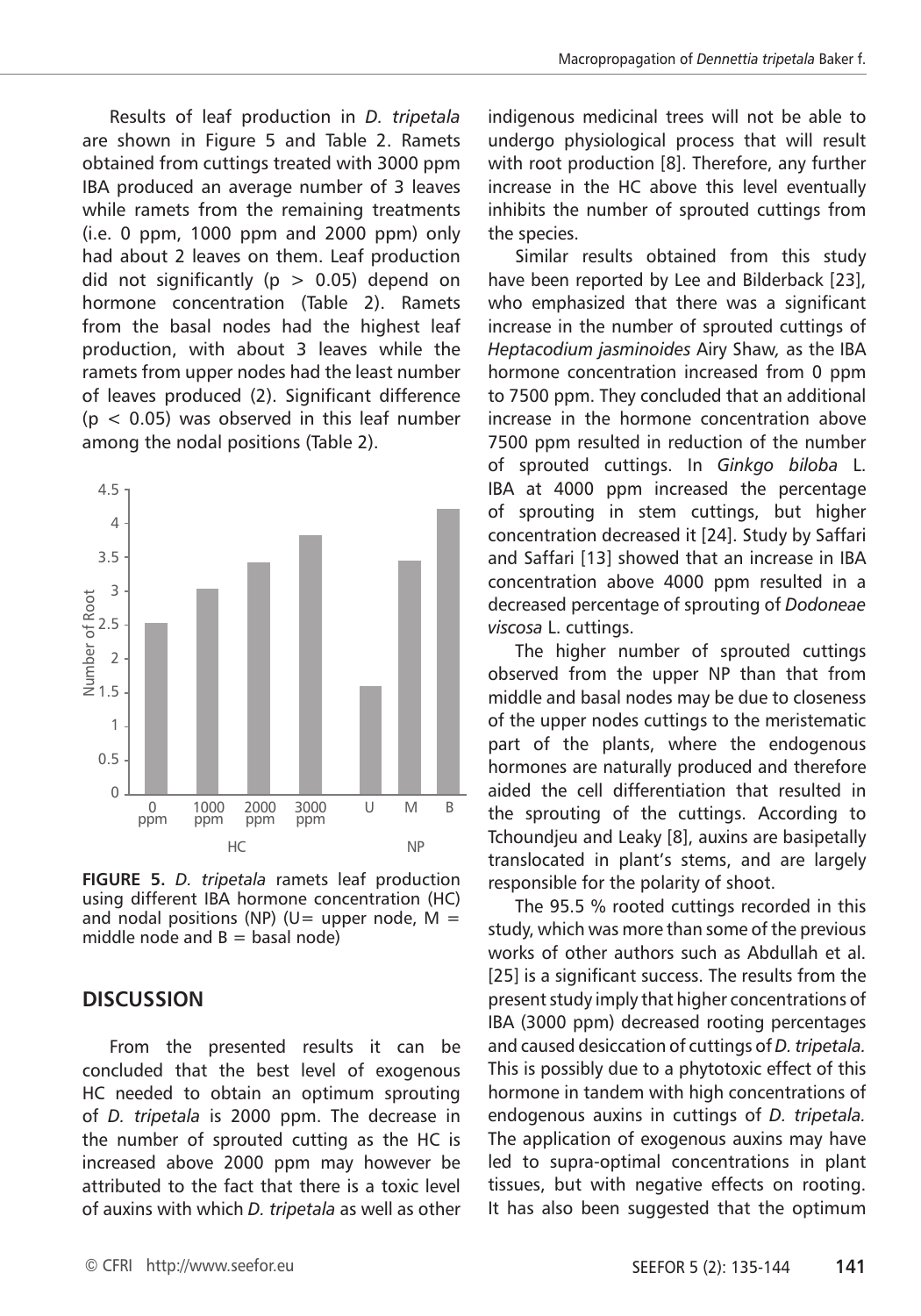concentration of auxins is favorable, while supra-optimum auxin levels are toxic to the root regeneration [26]. When IBA is applied in high concentrations to cuttings with high concentration of endogenous hormone, it has an herbicidal effect [27].

Although auxins have been successfully used to promote rooting of hardwood cuttings [28-29], the rooting of dipterocarp cuttings without auxins have been previously reported [30]. Most of the upper node cuttings used for this study were juvenile. Juvenility may be an important factor in the rooting potential of dipterocarp cuttings [31]. Juvenile tissues of woody plants tend to have higher levels of endogenous auxins and are less differentiated (and therefore more prone to re-differentiation) [27].

Findings from this study indicated that survival of *D. tripetala* is closely related to its rooting system, which is also dependent on the concentration of the exogenous hormone applied. Although, it was observed that too high concentration of exogenous hormone is detrimental to the rooting of the species, but those that were able to root ended up surviving. The results corroborate Atangana et al. [7], who reported that application of exogenous hormone significantly increased the percent survival and rooting of *Caesalpinia bonduc* (L.) Roxb.

The higher percentage of survival and number of roots from the basal section indicated that the basal stem part cutting might support a more optimal rooting and survival compared to cuttings from medial and apical sections. The carbohydrate content and related hormones predictably gave significant influences on these conditions. In the basal part, such phyto-hormone and carbohydrate as a source of energy was sufficient for optimal root formation after the bud dormancy breaking. These more favorable conditions might accelerate cell division and further differentiation for root and shoot initiation and formation [32].

The results from the early growth stage of this study have shown that *D. tripetala* is a slow

growing species. It also implies that exogenous hormone applied at cuttings preparation stage reduces with time and therefore has negligible effects on the species growth once it has reached the ramet stage. According to Carey [10], more height growth was observed in *Salvia nemorosa* L. without exogenous hormone than those that were treated 4 weeks after transplanting. It has also been reported by Boyle [33] that, as plants grow older, the activities of the auxins in it tend to be diverse. When talking about the effects of the nodal position on the diameter growth, the difference is insignificant, if the assessment period is extended to more than the twelve weeks after transplanting. Therefore, more of the auxins are being utilized for other physiological process such as branching than in height and diameter growth. For instance, authors [34-35] have reported that Cytokinins induce branching in many plants.

## **CONCLUSIONS**

The study discovered that 2000 ppm IBA is the optimum concentration at which five year old *D. tripetala* cuttings can be best sprouted, rooted and survive. Also, upper node was seen as the nodal position with the highest mass propagation potential. In addition if ramet's growth of the species is to be considered, hormone concentration is not a significant factor.

Utilization of single node cuttings is therefore beneficial for mass propagation of *D. tripetala,* in that that it will reduce pressure and competition on the fruit, which is the most important part used by both humans and wildlife. It is also generally more cost effective compared to the micropropagation, which is another alternative for clonal production [27].

The significant differences observed in the factors considered in macropropagation of *D. tripetala* can therefore be tapped and used for any other indigenous fruit and medicinal forest tree species.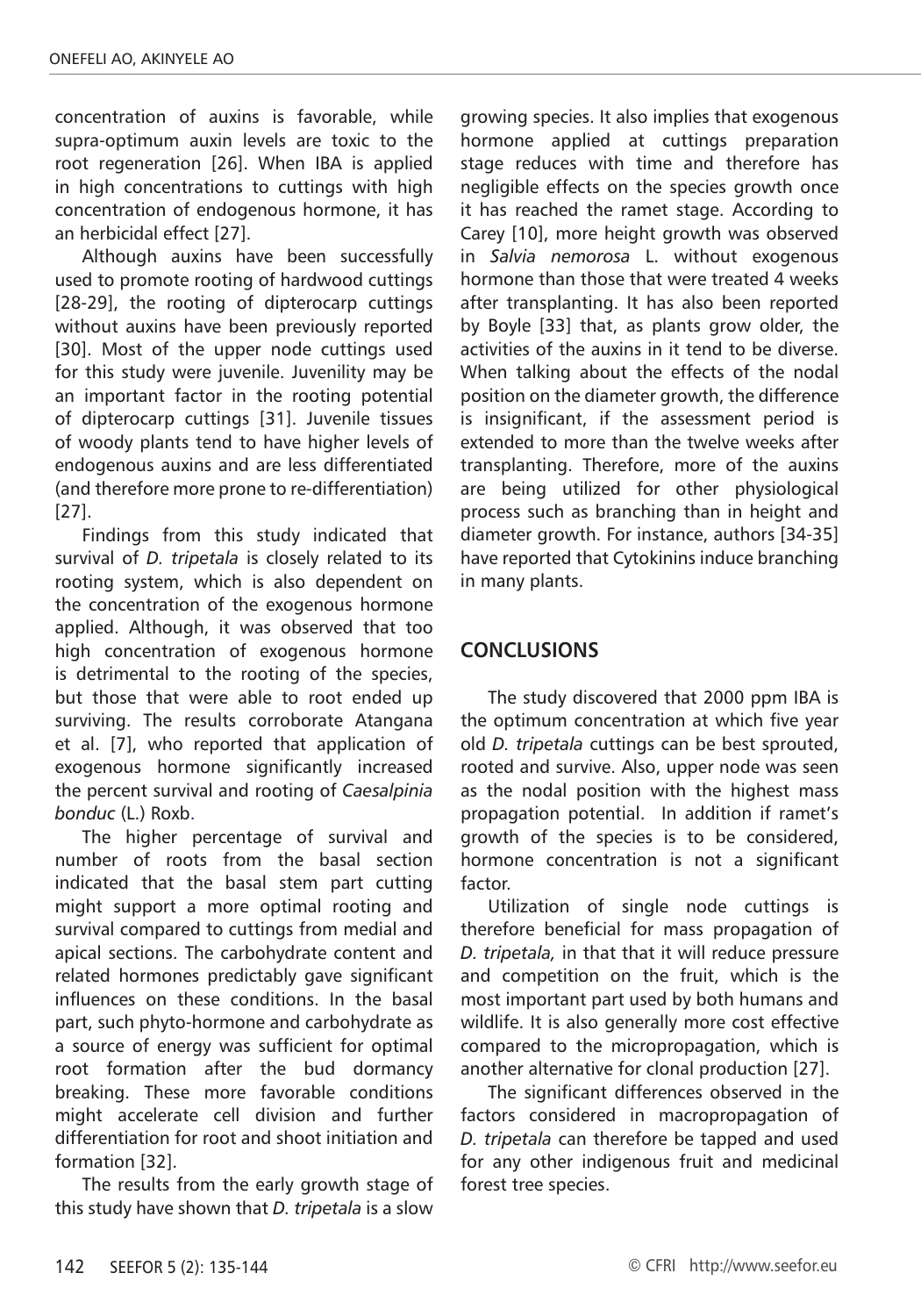## **RefereNces**

- 1. OKWU DE, MORAH FNI, ANAM EM 2000 Isolation and characterization of phenanthrenic alkaloid uvariopsine from *Dennettia tripetala* fruits. *J Med Arom Plant Sci* 27: 496-498.
- 2. UMOH IB 1998 Commonly used fruits in Nigeria. *In*: Osagie AU, Eka OU (*eds*) Nutritional quality of plant foods. University of Benin, Trinity press, Benin City, Nigeria, pp 84-120.
- 3. NWINUKA NM, NWILOH BI 2009 Physicochemical Properties and Fatty Acid Composition of *Dennettia tripetala* Fruit Oil (Pepper Fruit). *Nigerian Journal of Biochemistry and Molecular Biology* 24 (1): 42-46
- 4. EJECHI BO, NWAFOR OE, OKOKO FJ 1999 Growth inhibition of Tomato-rotfungi by phenolic acids and essential oil extracts of pepper fruit. *Food Res Int* 32 (6): 39-59. DOI: http://dx.doi.org/10.1016/ S0963-9969(99)00057-5
- 5. AKINWUMI FO 2011 Evaluation of some plant materials for the control of smoked fish pest, *Dermestes maculatus* degeer (Coleoptera: Dermestidae) in *Clarias gariepinus* Burchell (Pisces: Clariidae). *ARPN J Agric Bio Sci* 6 (7): 65-69
- 6. LEAKEY RRB 2004 Physiology of vegetative reproduction. *In*: Burley J, Evans E, Younquist JA (*eds*) Encyclopaedia of Forest Sciences. Academic Press, London, UK, pp. 1655-1668. DOI: http:// dx.doi.org/10.1016/B0-12-145160-7/00108-3
- 7. ATANGANA AR, TCHOUNDJEU AZ, ASAAH A.K, SIMONS CAJ, KHASA BA 2006 Domestication of *Allanblackia floribunda*: Amenability to vegetative propagation. *Forest Ecol Manag* 237 (1-3): 246-251. DOI: http://dx.doi.org/10.1016/j. foreco.2006.09.081
- 8. TCHOUNDJEU Z, LEAKEY RRB 2006 Vegetative propagation of African mahogany: effects of auxin, node position, leaf area and cutting length. *New Forest* 11 (2): 125-136. DOI: http://dx.doi. org/10.1007/BF00033408
- 9. KURAKAWA T, UEDA N, MAEKAWA M, KOBAYASHI K, KOJIMA M NAGATO Y, SAKAKIBARA H, KYOZUKA J 2007 Direct control of shoot meristem activity by a cytokinin-activating enzyme. *Nature* 445 (7128): 652-655. DOI: http://dx.doi.org/10.1038/ nature05504
- 10. CAREY DJ 2008 The Effects of Benzyladenine on Ornamental Crops. MSc thesis, Graduate Faculty of North Carolina, State University Master of Science Horticultural Science Raleigh, North Carolina, USA, 88 p
- 11. AKINYELE AO 2010 Effects of growth hormones, rooting media and leaf size on juvenile stem cuttings of *Buchholzia coriacea* Engler. *Annals of Forest Research* 53 (2): 127-133.
- 12. AKWATULIRA F, GWALI S, OKULLO JBL, SSEGAWA P, TUMWEBAZE SB, MBWAMBO JR., MUCHUG A 2011 Influence of rooting media and indole-3 butyric acid (IBA) concentration on rooting and shoot formation of *Warburgia ugandensis* stem cuttings. *African Journal of Plant Science* 5 (8): 421-429
- 13. SAFFARI M, SAFFARI VR 2012 Effects of media and indole butyric acid (IBA) concentrationson hopbush (*Dodoneae viscosa* L.) cuttings in green house. *Annals of Forest Research* 55 (1): 61-68
- 14. ONEFELI AO, AKINYELE AO 2013 Effect of Hormone and Nodal positions on Stem cuttings of *P. angolensis* Welw. and *Z. xanthoxyloides* Lam. *Agriculture and Forestry* 59 (2): 127-135
- 15. MAPONGMETSEM PM 2007 *Pycnanthus angolensis* (Welw.) Warb. *In*: van der Vossen HAM, Mkamilo GS (*eds*). PROTA 14: Vegetable oils/ Oléagineux. PROTA, Wageningen, Netherlands, pp 38-44
- 16. ORWA C, MUTUA A, KINDT R, JAMNADASS R, SIMONS A 2009 Agroforestree Database: a tree reference and selection guide version 4.0. World Agroforestry Centre, Kenya. URL: http://www. worldagroforestry.org/resources/databases/ agroforestree (20 February 2014)
- 17. UDO IO 2011 Potentials of *Zanthoxylum xanthoxyloides* (LAM.) for the control of stored product insect pests. *Journal of Stored Products and Postharvest Research* 2 (3): 40-44
- 18. OSAIGBOVO AU, NWAOGUALA CNC, FALODUN JE 2010 Evaluation of potting media for the production of pepper fruit (*Dennetia tripetala)*  seedlings. *Afr J Gen Agr* 6 (2): 18-24
- 19. ALEJANDRO A, MARIO PB, ALEJANDRO M, LEONARDO G 2009 Vegetative propagation of patagonian cypress, a vulnerable species from the subantarctic forest of South America. *Bosque* 30 (1): 18-26. DOI: http://dx.doi.org/10.4067/S0717- 92002009000100004